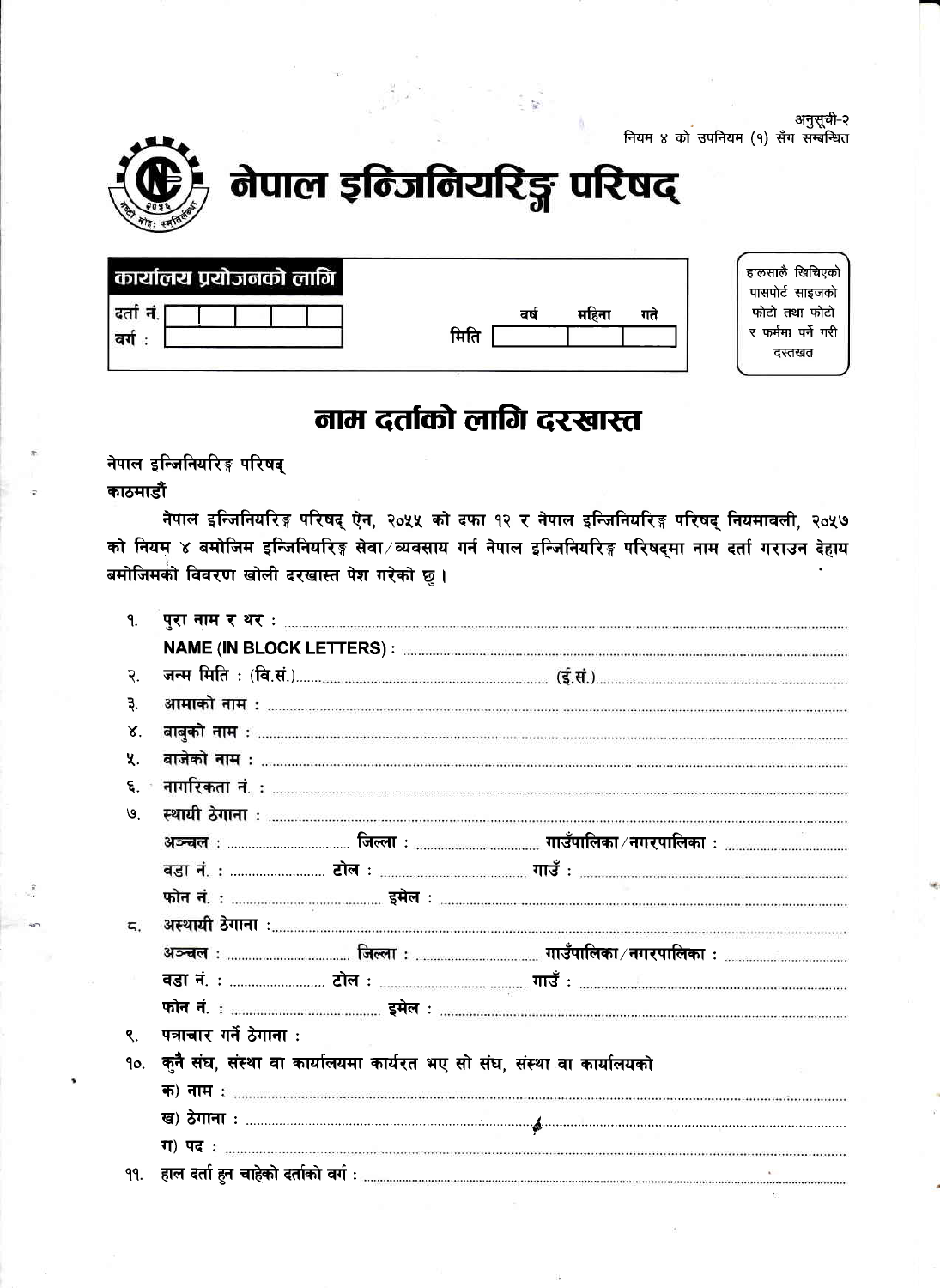| 1. |                                                                                                             |                        |                                   |  |
|----|-------------------------------------------------------------------------------------------------------------|------------------------|-----------------------------------|--|
| 2. | Date of Birth (B.S.) <b>Constitution Constitution (B.D.</b> ) <b>Constitution Constitution Constitution</b> |                        |                                   |  |
| З. |                                                                                                             |                        |                                   |  |
|    |                                                                                                             |                        |                                   |  |
| 4. |                                                                                                             |                        |                                   |  |
| 5. |                                                                                                             |                        |                                   |  |
| 6. |                                                                                                             |                        |                                   |  |
|    |                                                                                                             |                        |                                   |  |
| 7. | <b>Permanent Addresses</b>                                                                                  | [박수] . 그렇다 Ac. (1) 그 보 |                                   |  |
|    |                                                                                                             |                        |                                   |  |
|    | Ward                                                                                                        |                        |                                   |  |
|    |                                                                                                             |                        |                                   |  |
|    |                                                                                                             |                        |                                   |  |
|    |                                                                                                             |                        |                                   |  |
| 8. | <b>Temporary Addresses</b>                                                                                  |                        | and the company of the company of |  |
|    |                                                                                                             |                        |                                   |  |
|    | Ward                                                                                                        | No                     |                                   |  |
|    |                                                                                                             |                        |                                   |  |
|    |                                                                                                             |                        |                                   |  |
|    |                                                                                                             |                        |                                   |  |
| 9. |                                                                                                             |                        |                                   |  |
|    |                                                                                                             |                        |                                   |  |
|    | 10. If engage (posted) in any organization/office name & address of the organization/office                 |                        |                                   |  |
|    |                                                                                                             |                        |                                   |  |
|    |                                                                                                             |                        |                                   |  |
|    | *12. Registered in professional organization if any                                                         |                        |                                   |  |
|    |                                                                                                             |                        |                                   |  |
|    |                                                                                                             |                        |                                   |  |
|    |                                                                                                             |                        |                                   |  |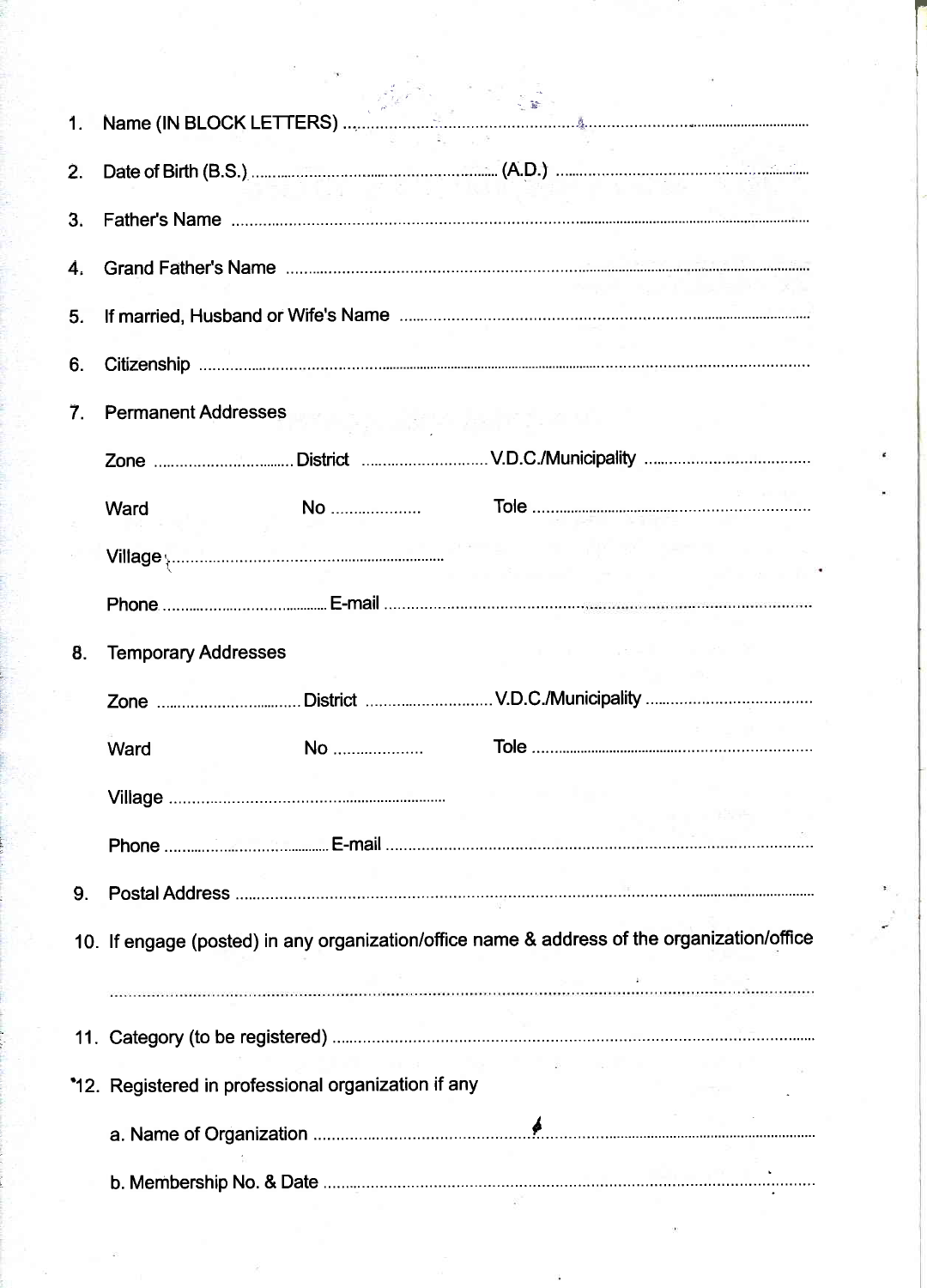#### शैक्षिक योग्यता वा उपाधिको विवरणः १२.

| ऋ.सं. | प्राप्त गरेको शैक्षिक योग्यता | अध्ययन संस्थान | साल | श्रेणी | कैंफियत |
|-------|-------------------------------|----------------|-----|--------|---------|
| ٩.    |                               |                |     |        |         |
| २.    |                               |                |     |        |         |
| ₹.    |                               |                |     |        |         |
| Χ.    |                               |                |     |        |         |
| 久.    |                               |                |     |        |         |

### सिफारिश गर्नेको :

**9.** नाम:

हस्ताक्षर:

सदस्यता नं.:

२. नाम :

हस्ताक्षर :

#### सदस्यता नं.:

उपरोक्त लेखिए बमोजिमको विवरण ठीक साँचो छ । भुठा ठहरे कानून बमोजिम सहुँला, बुभाउँला ।

औंठा छाप

| दायाँ | ت<br>वायॉ |  |  |  |
|-------|-----------|--|--|--|
|       |           |  |  |  |
|       |           |  |  |  |
|       |           |  |  |  |
|       |           |  |  |  |
|       |           |  |  |  |

#### दरखास्तवालाको

हस्ताक्षर:

पूरा नाम, थर:

मिति:

#### द्रष्टत्यः

- दरखास्तवालाले दरखास्तसाथ पासपोर्ट साइजको तीनप्रति फोट्टो, अटो साइजको एकप्रति फोटो, नागरिकता, ٩. ट्रान्सकिप्ट वा सो सरहको शैक्षिक योग्यता वा उपाधिको प्रमार्णित प्रतिलिपिहरु समेत संलग्न गरी पेश गर्नुपर्ने छ ।
- नाम दर्ताको लागि दरखास्त दिँदा परिषद्मा दुई जना दर्तावाला इन्जिनियरको सिफारिस पेस गनुपर्नेछ । २.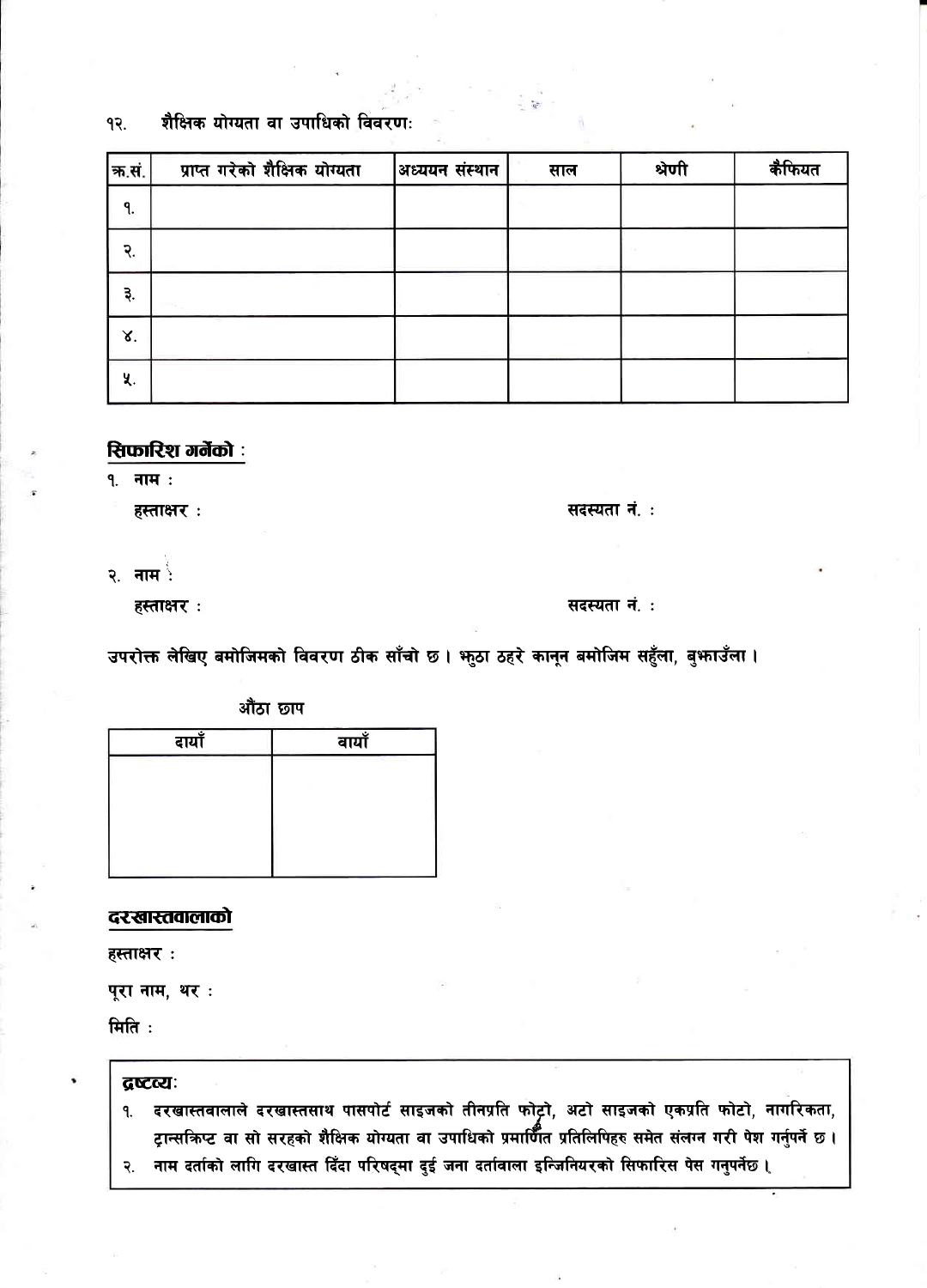

म

### नेपाल इंन्जिनियरिङ्ग परिषद् **NEPAL ENGINEERING COUNCIL**

अनुसूचि-६ Annex-6

(नियम ११ को उप-नियम ४ सँग सम्बन्धित) (Relating to sub-Rule 4 of Rule 11)

### प्रतिज्ञापत्र

नेपाल इन्जिनियरिङ्ग परिषद ऐन, २०५५ सो को नियमावली एवं अन्य प्रचलित कानुनको अधिनमा रही इन्जिनियरको हैसियतले आफूले पालना गर्नु पर्ने सबै काम र कर्तव्य इमान्दारीपूर्वक पालना गर्ने प्रतिज्ञा गदर्छु । नेपाल इन्जिनियरिङ्ग परिषद् ऐन, नियमावली, विनियम तथा पेशागत आचरण र अन्य प्रचलित कानुनले निर्दिष्ट गरेको इन्जिनियरको काम, कर्तव्य र आचरण संहिता विपरित काम गरेमा कानुन बमोजिम कारवाही हुने मेरो मञ्जुरी छ ।

> $\overline{\text{R}}$ स्ताक्षर: नाम $\cdot$ :  $\frac{1}{2}$ वेगाना  $$\overline{H}$ ि $\overline{G}$ :$

#### **Oath**

<sup>I</sup>................... .........:........... hereby promise to preform all duties honestly as required to follow as an Engineer pursuant to the Nepal Engineering CouncilAct, 2055 related Rules and other prevailing laws. I agree to follow all the functions, duties and ethics as determined by the Nepal Engineering Council Act, Rules, Byelaw and professional ethics and other prevailing laws.

> Signature : Name: Address  $\overline{\mathsf{D}}$ ate :